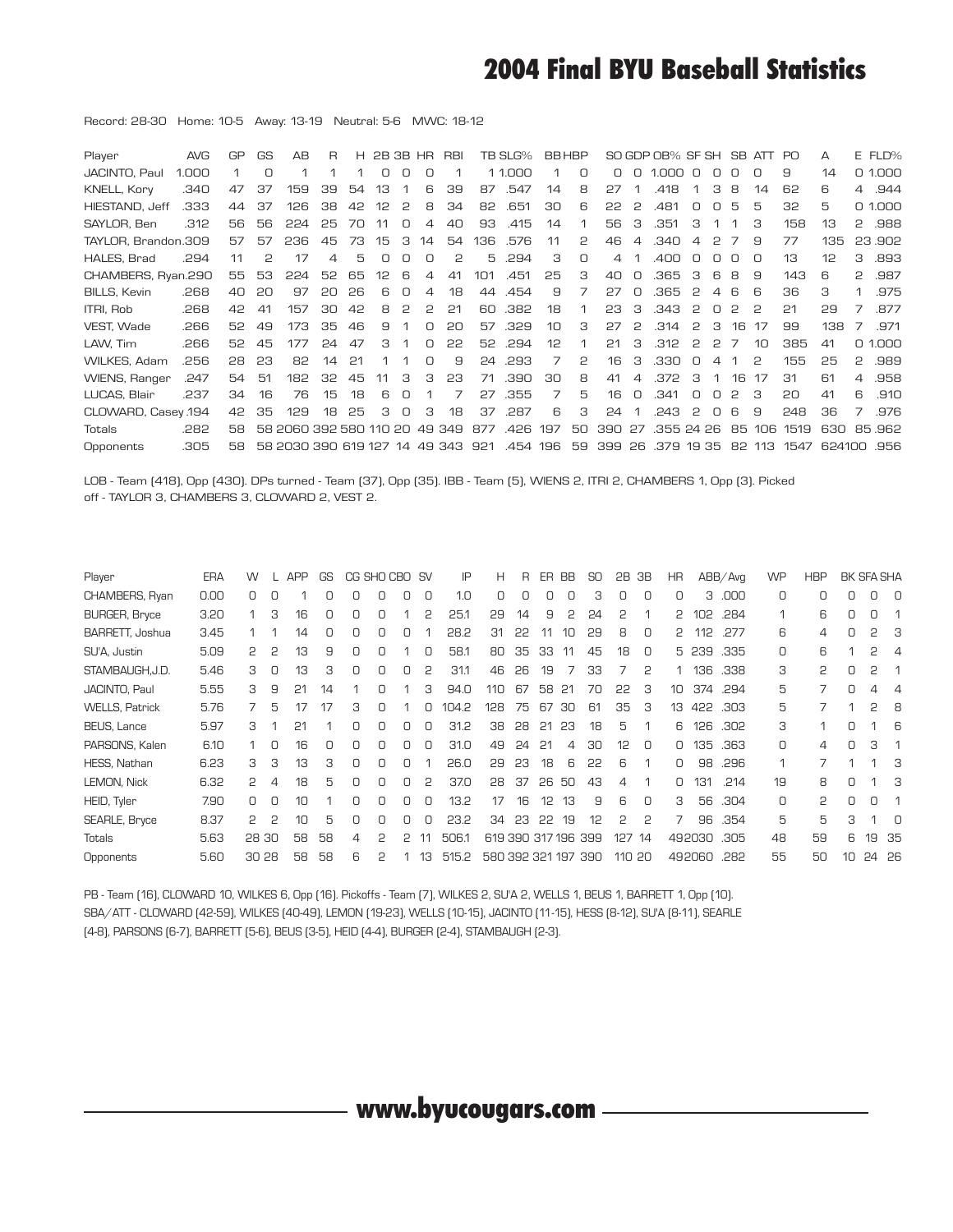**Josh Barrett, Pitcher** MWC Scholar-Athlete

Academic All-MWC

**Kevin Bills, Outfield** Cougar Scholar Athlete

**Ryan Chambers, Outfield** All-Mountain West Conference vs. Pepsi-Johnny Quik Classic

**Casey Cloward, Catcher** Pepsi-Johnny Quik Classic All-Tourney Cougar Scholar Athlete Academic All-MWC

#### **Tyler Heid, Pitcher** MWC Scholar-Athlete Academic All-MWC Cougar Scholar Athlete

### **Honors for 2004**

**Nate Ness, Pitcher** Academic All-MWC

**Jeff Hiestand, Outfield** Cougar Scholar Athlete

**Paul Jacinto, Pitcher** All-Mountain West Conference MWC Pitcher of the Week vs. SDSU

**Kory Knell, Outfield** Nat'l. Player of Week Collegiate Baseball<br>vs. Air Force Academy<br>MWC Scholar-Athlete Academic All-MWC Cougar Scholar Athlete

**Kalen Parsons, Pitcher** Academic All-MWC

**Ben Saylor, Outfield, First Base** Pepsi-Johnny Quik Classic All-Tourney Academic All-MWC

#### **Bryce Searle, Pitcher**

MWC Scholar-Athlete Academic All-MWC Cougar Scholar Athlete **J.D. Stambaugh, Pitcher** Academic All-MWC

**Brandon Taylor, Shortstop**

All-Mountain West Conference MWC Player of the Week vs. New Mexico MWC Scholar-Athlete Academic All-MWC

**Wade Vest, Second Base** Academic All-MWC

**Patrick Wells, Pitcher**

MWC Pitcher of the Week vs. Nevada

**Adam Wilkes, Catcher** Cougar Scholar Athlete Academic All-MWC

### **BYU 2004 MWC Games Only Statistics**

Record: 18-12 Home: 10-5 Away: 8-7 MWC: 18-12 Player AVG GP GS AB R H 2B 3B HR RBI TB SLG% BB HBP SO GDP OB% SF SH SB ATT PO A E FLD% JACINTO, Paul 1.000 1 0 1 1 1 0 0 0 1 1 1.000 1 0 0 0 1.000 0 0 0 0 7 3 0 1.000 KNELL, Kory .381 23 19 84 25 32 8 0 5 26 55 .655 7 7 10 0 .469 0 1 6 9 25 3 4 .875 TAYLOR, Brandon .372 29 29 129 31 48 11 1 9 36 88 .682 6 1 26 0 .399 2 1 5 6 45 68 19 .856 HIESTAND, Jeff .359 24 22 78 26 28 10 2 5 18 57 .731 20 4 13 2 .510 0 0 4 4 8 2 0 1.000 BILLS, Kevin .357 24 12 56 19 20 6 0 4 13 38 .679 9 3 12 0 .464 1 2 6 6 21 2 1 .958 CHAMBERS, Ryan.333 29 29 135 34 45 9 2 3 29 67 .496 12 3 17 0 .400 0 3 5 6 75 5 1 .988 SAYLOR, Ben .333 29 29 120 14 40 7 0 2 32 53 .442 9 1 33 3 .379 2 1 1 1 90 9 1 .990 ITRI, Rob .333 18 17 75 13 25 6 1 1 12 36 .480 4 1 12 0 .366 2 0 0 0 7 1 2 .800 LUCAS, Blair .333 18 7 39 11 13 6 0 0 5 19 .487 4 2 9 0 .422 0 0 2 2 5 23 1 .966 WILKES, Adam .325 14 11 40 9 13 1 0 0 5 14 .350 5 2 6 0 .426 0 0 1 2 80 8 1 .989 LAW, Tim .303 26 21 89 15 27 1 0 0 14 28 .315 7 0 6 2 .354 0 0 6 6 186 21 0 1.000 VEST, Wade .278 29 29 108 26 30 6 1 0 14 38 .352 8 2 17 0 .336 1 2 11 11 65 84 5 .968 WIENS, Ranger .247 28 26 97 20 24 8 2 1 13 39 .402 17 4 21 3 .381 0 1 9 9 24 49 4 .948 CLOWARD, Casey .178 22 19 73 11 13 3 0 0 9 16 .219 5 1 15 1 .237 1 0 5 6 147 21 3 .982 HALES, Brad .000 1 0 0 0 0 0 0 0 0 0 .000 2 0 0 0 1.000 0 0 0 0 2 1 3 .500 Totals .319 30 30 1124 255 359 82 9 30 227 549 .488 116 31 197 11 .395 9 11 61 68 804 334 52 .956 Opponents .316 30 30 1091 221 345 76 7 24 193 507 .465 120 29 222 14 .395 10 16 38 55 796 327 50 .957 LOB - Team (240), Opp (241). DPs turned - Team (22), Opp (17). IBB - Team (2), ITRI 1, CHAMBERS 1, Opp (1). Picked off - TAYLOR 2, CHAMBERS 1, CLOWARD 1.

Player ERA W L APP GS CG SHO CBO SV IP H R ER BB SO 2B 3B HR ABB/Avg WP HBP BK SFA SHA CHAMBERS, Ryan 0.00 0 0 1 0 0 0 0 0 1.0 0 0 0 0 3 0 0 0 3 .000 0 0 0 0 0 SEARLE, Bryce 1.80 2 0 3 2 0 0 0 0 10.0 9 2 2 7 4 0 1 1 34 .265 1 0 0 1 0 BURGER, Bryce 2.93 1 1 9 0 0 0 0 1 15.1 17 8 5 1 12 1 0 1 60 .283 1 5 0 0 0 STAMBAUGH,J.D. 4.19 2 0 8 1 0 0 0 2 19.1 25 16 9 6 23 4 2 1 85 .294 1 2 0 0 0 BARRETT, Joshua 4.96 1 0 8 0 0 0 0 0 16.1 20 17 9 8 15 5 0 1 65 .308 4 3 0 2 1 JACINTO, Paul 5.01 3 4 12 6 1 0 1 3 46.2 55 30 26 6 33 12 1 5 185 .297 2 2 0 2 1 BEUS, Lance 5.75 1 0 11 1 0 0 0 0 20.1 28 18 13 13 14 5 1 4 85 .329 1 1 0 1 4 WELLS, Patrick 6.37 4 2 9 9 2 0 0 0 53.2 70 43 38 19 31 19 1 8 220 .318 3 3 1 1 3 PARSONS, Kalen 6.52 1 0 10 0 0 0 0 0 19.1 35 17 14 3 22 8 0 0 90 .389 0 1 0 1 0 HEID, Tyler 7.36 0 0 6 1 0 0 0 0 7.1 11 9 6 7 5 6 0 1 33 .333 0 1 0 0 1 LEMON, Nick 7.53 2 3 11 5 0 0 0 0 28.2 24 29 24 41 31 4 1 0 102 .235 10 6 0 1 3 SU'A, Justin 7.89 0 1 5 4 0 0 1 0 21.2 36 19 19 6 21 9 0 2 94 .383 0 3 1 1 2 HESS, Nathan 11.88 1 1 4 1 0 0 0 0 8.1 15 13 11 3 8 3 0 0 35 .429 0 2 0 0 1 Totals 5.91 18 12 30 30 3 1 1 6 268.0 345 221 176120 222 76 7 24 1091 .316 23 29 2 10 16 Opponents 6.99 12 18 30 30 2 1 1 3 265.1 359 255 206 116 197 82 9 30 1124 .319 33 31 4 9 11 PB - Team (12), CLOWARD 9, WILKES 3, Opp (10). Pickoffs - Team (5), WILKES 2, BEUS 1, BARRETT 1, WELLS 1, Opp (4). SBA/ATT -

CLOWARD (22-31), WILKES (16-19), LEMON (12-15), WELLS (7-11), SU'A (4-6), BEUS (3-5), BARRETT (2-3), JACINTO (3-3), HEID (3-3), HESS (0-3), PARSONS (3-3), BURGER (1-3).